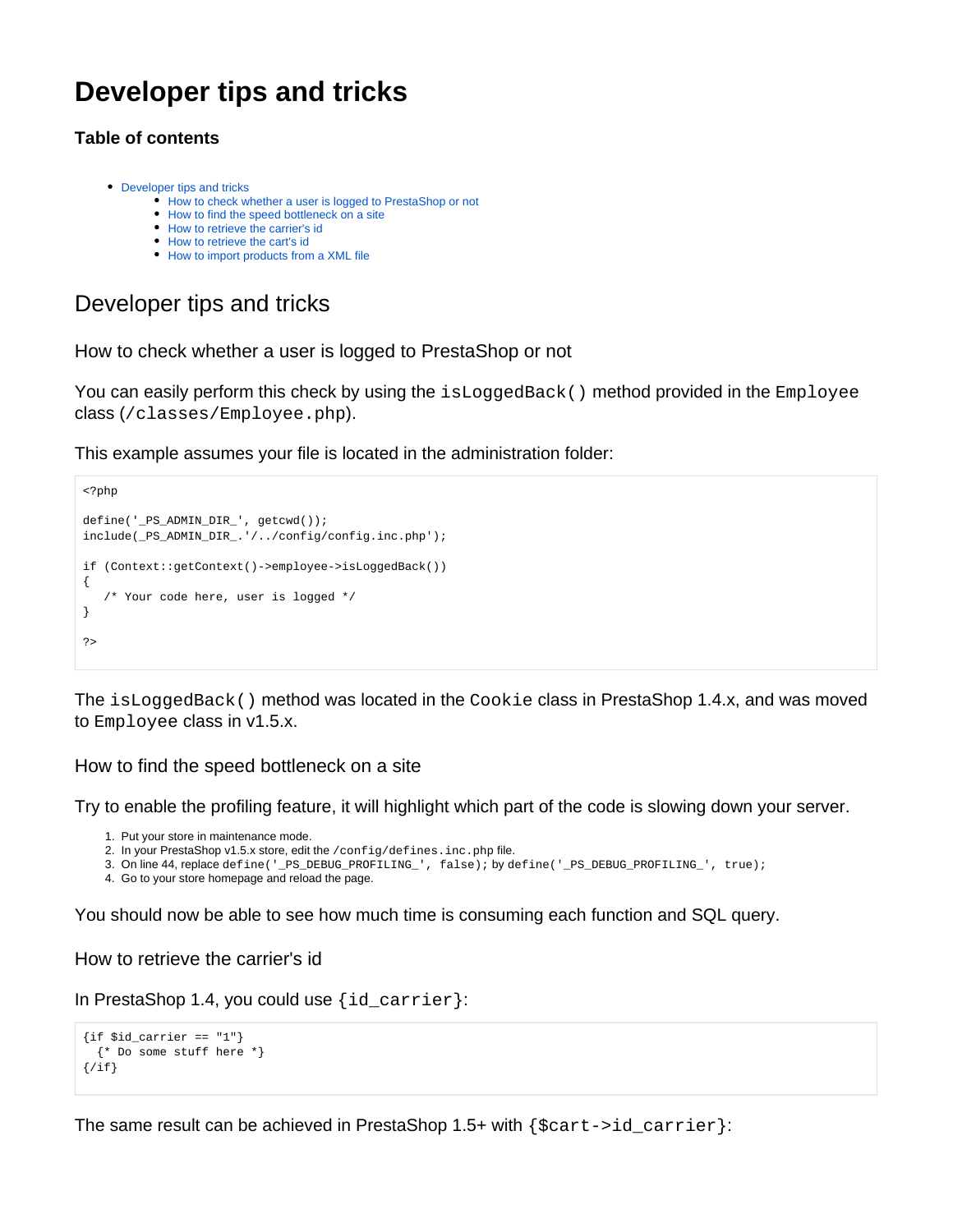```
{if isset($cart->id_carrier) && $cart->id_carrier == 1}
   {* Do some stuff here *}
\{/if\}
```
# <span id="page-1-0"></span>How to retrieve the cart's id

You have several ways to retrieve the Cart ID from the current visitor, the easiest one is to use the Context.

#### **Step 1**

Open the /modules/blockcart/ajax-cart.js file and look for this line:

```
$(document).ready(function(){
```
#### Below this line, add this:

```
$.ajax({
    type: 'GET',
    url: baseDir + 'modules/blockcart/ajax.php' + '?retrieve_cart_id=1',
    success: function(result_cart_id)
     {
         alert(result_cart_id);
         /* my_id_cart = parseInt(result_cart_id); Uncomment this line to store the value into a JS variable */
     }
});
```
# **Step 2**

Create a file named ajax.php in /modules/blockcart/ with the following code inside:

```
<?php
include(dirname(__FILE__).'/../../config/config.inc.php');
include(dirname(__FILE__).'/../../init.php');
$context = Context::getContext();
if (Tools::getValue('retrieve_cart_id') == 1)
    echo isset($context->cookie->id_cart) ? (int)$context->cookie->id_cart : 0;
```
You might want to consider the fact that by retrieving this value in JavaScript, it will be publicly available to the visitor. Depending on how secure your code and payment modules are, this could be an issue.

#### <span id="page-1-1"></span>How to import products from a XML file

With PrestaShop you can easily import your data using one of these options:

- 1. By using the "CSV Import" feature in your Back-office
- 2. By using the PrestaShop Web-service (custom development required)
- 3. By using the existing classes (custom development required)

Below is a quick code snippet that is working with a specific XML document (stored as a [heredoc string\)](http://www.php.net/manual/en/language.types.string.php#language.types.string.syntax.heredoc) . It will create or update all the products, and take into account their price, availability, name, description, weight, etc.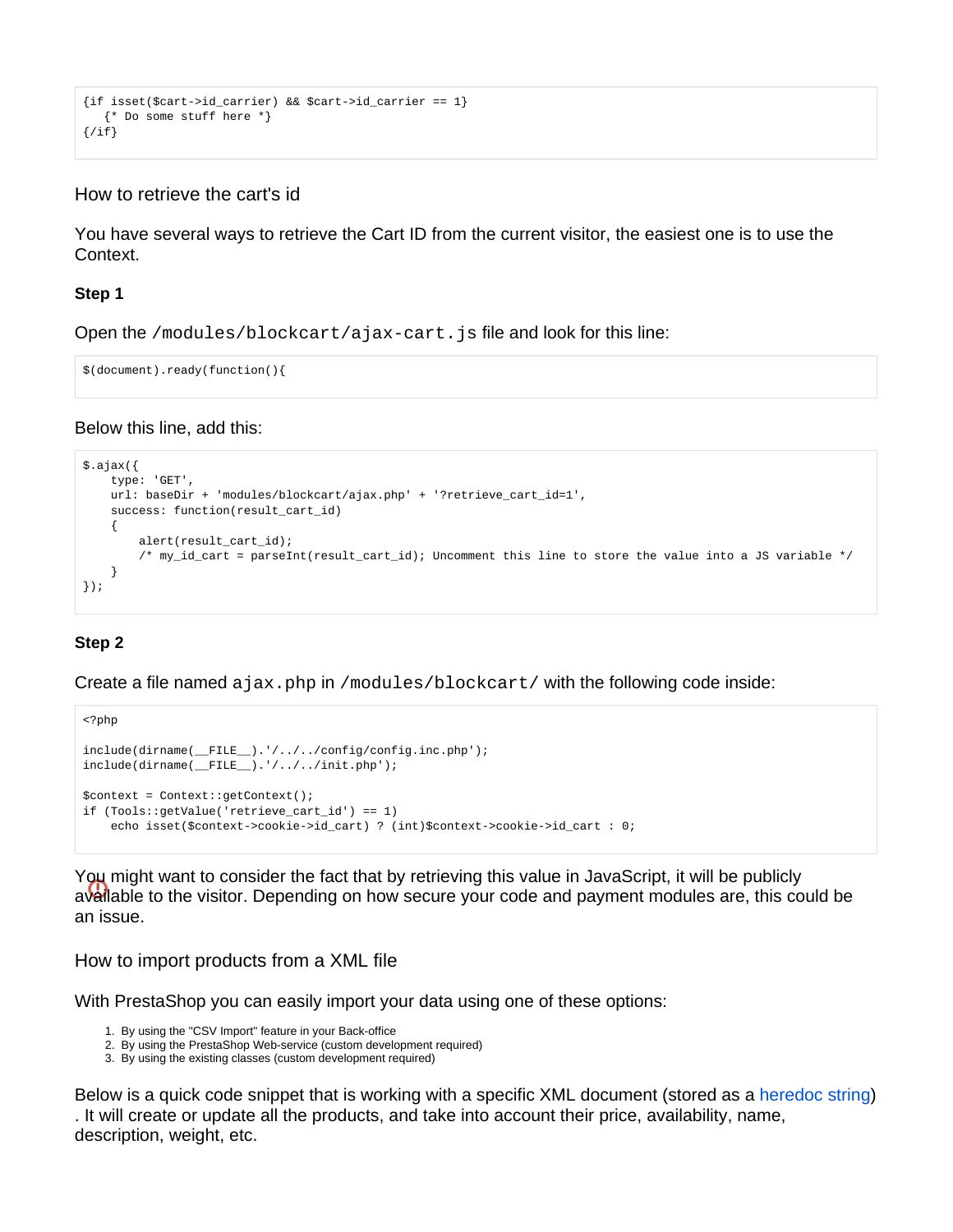#### Please note that:

- This code MUST be adapted to your own XML needs!
- This code will is not designed to work with combinations (color, sizes, etc.)
- This code does not create categories for you, and is adding all the products to the "Home" category